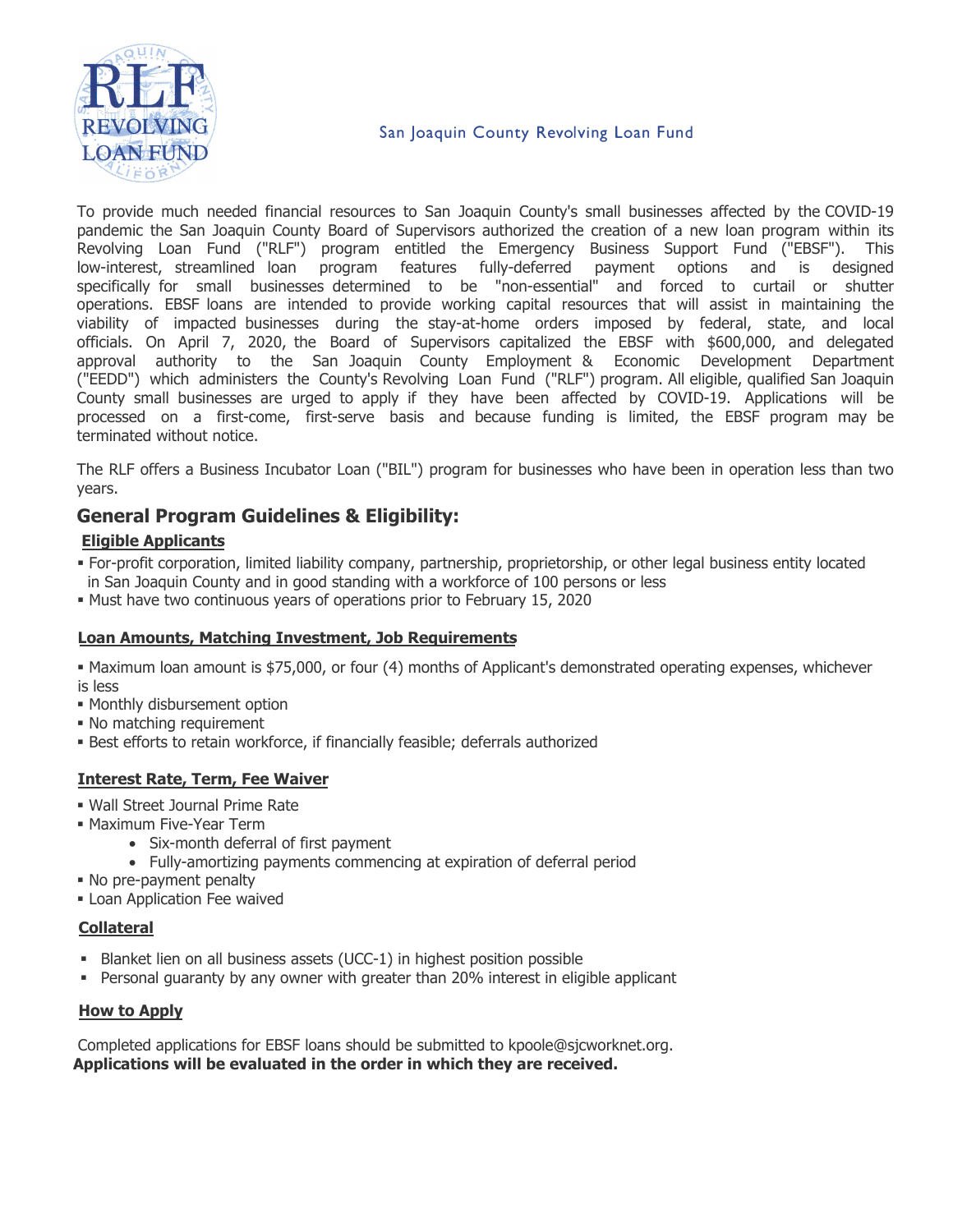## **San Joaquin County Revolving Loan Fund EMERGENCY BUSINESS SUPPORT FUND ("EBSF") Loan Program**

All questions on this application must be answered. Any missing information may result in a delay in processing.

| <b>Applicant Information:</b>                                                                                                                                                                              |                |        |                                |                     |                         |                         |  |
|------------------------------------------------------------------------------------------------------------------------------------------------------------------------------------------------------------|----------------|--------|--------------------------------|---------------------|-------------------------|-------------------------|--|
| <b>Business Name</b>                                                                                                                                                                                       |                |        |                                | DBA (if applicable) |                         |                         |  |
| <b>Applicant Street Address</b>                                                                                                                                                                            |                |        |                                |                     |                         |                         |  |
| Applicant Billing Address (if different)                                                                                                                                                                   |                |        |                                |                     |                         |                         |  |
| <b>Tax Identification Number</b>                                                                                                                                                                           |                |        | <b>Business License Number</b> |                     |                         |                         |  |
| <b>Business Contact Name</b>                                                                                                                                                                               |                |        |                                |                     |                         |                         |  |
| <b>Contact Email</b>                                                                                                                                                                                       |                |        |                                |                     | <b>Contact Phone</b>    |                         |  |
| <b>Business Details:</b>                                                                                                                                                                                   |                |        |                                |                     |                         |                         |  |
| General Partnership<br>Limited Partnership<br>Sole Proprietorship<br>S-Corp                                                                                                                                |                |        |                                |                     |                         |                         |  |
| C-Corp                                                                                                                                                                                                     |                | LLC    |                                | Non-profit          | Other                   |                         |  |
| Date Business Established                                                                                                                                                                                  |                |        | State of Incorporation         | <b>CA</b>           | <b>NAICS Code</b>       |                         |  |
| 2019 Revenue<br>(format in \$)                                                                                                                                                                             |                |        | Number of F/T Employees        |                     | Number of P/T Employees |                         |  |
| <b>MWVBE:</b>                                                                                                                                                                                              | Minority-Owned |        | Woman-Owned                    |                     | Veteran-Owned           | None                    |  |
| <b>Management/Ownership</b>                                                                                                                                                                                |                |        |                                |                     |                         |                         |  |
| Name and Title                                                                                                                                                                                             |                | Tax ID |                                | % Ownership         | Address                 |                         |  |
|                                                                                                                                                                                                            |                |        |                                |                     |                         |                         |  |
|                                                                                                                                                                                                            |                |        |                                |                     |                         |                         |  |
|                                                                                                                                                                                                            |                |        |                                |                     |                         |                         |  |
| Have you received any RLF funding previously?<br>Yes<br>No<br>If yes, describe below:                                                                                                                      |                |        |                                |                     |                         |                         |  |
| Date                                                                                                                                                                                                       | Type<br>Agency |        |                                |                     | Purpose                 |                         |  |
|                                                                                                                                                                                                            |                |        |                                |                     |                         |                         |  |
|                                                                                                                                                                                                            |                |        |                                |                     |                         |                         |  |
|                                                                                                                                                                                                            |                |        |                                |                     |                         |                         |  |
| Does the Applicant maintain more than one business location?<br>Yes<br>No<br>If yes, please provide the address of any additional business locations, as well as the number of employees at each location. |                |        |                                |                     |                         |                         |  |
| <b>Business Address</b>                                                                                                                                                                                    |                |        | Number of F/T Employees        |                     |                         | Number of P/T Employees |  |
|                                                                                                                                                                                                            |                |        | Number of F/T Employees        |                     | Number of P/T Employees |                         |  |
|                                                                                                                                                                                                            |                |        | Number of F/T Employees        |                     | Number of P/T Employees |                         |  |

\* Data is used for internal purposes only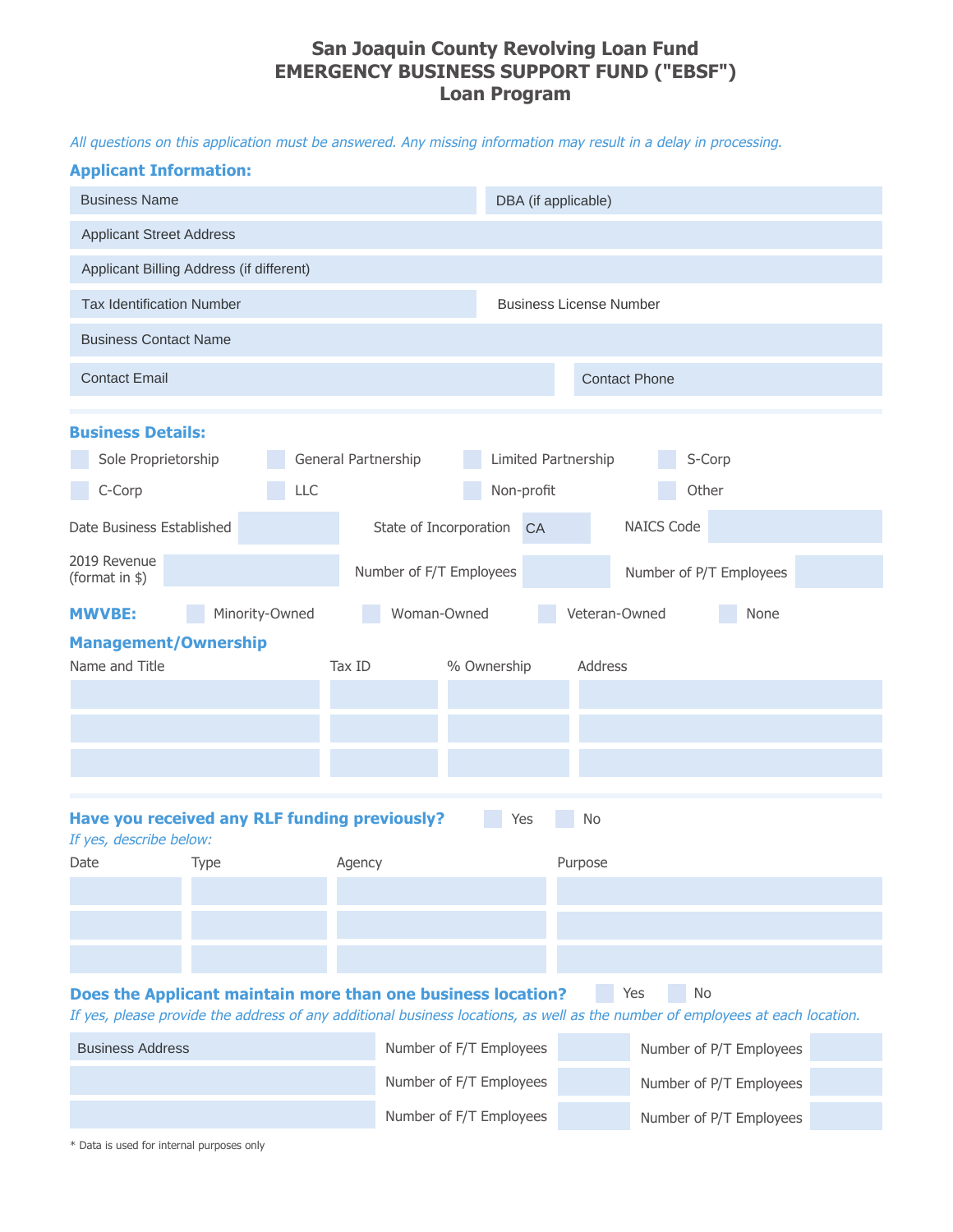## **EMERGENCY BUSINESS SUPPORT FUND**

#### **Funding Request:**

1. Total funding requested (may not exceed \$75,000)



#### **Please attach the following documents to the Application**

Missing documents will result in a delay of processing.

a. Copy of billing statements or invoices for unavoidable expenses to support amount of funding request.

b. Proof of payment over the past 12 months for expenses for which funding is requested. This may be in the form of an account statement or letter from the relevant vendor/creditor.

c. Financial statements or tax return for most recent year completed. Current Balance Sheet must be included.

d. Copy of business license, fictitious name statement, or other proof of authorized operations.

e. Proof of continuous operations for twenty-four (24) consecutive months in San Joaquin County.

f. For payroll requests Applicant shall provide proof of employment prior to February 15, 2020, and staff retention payments.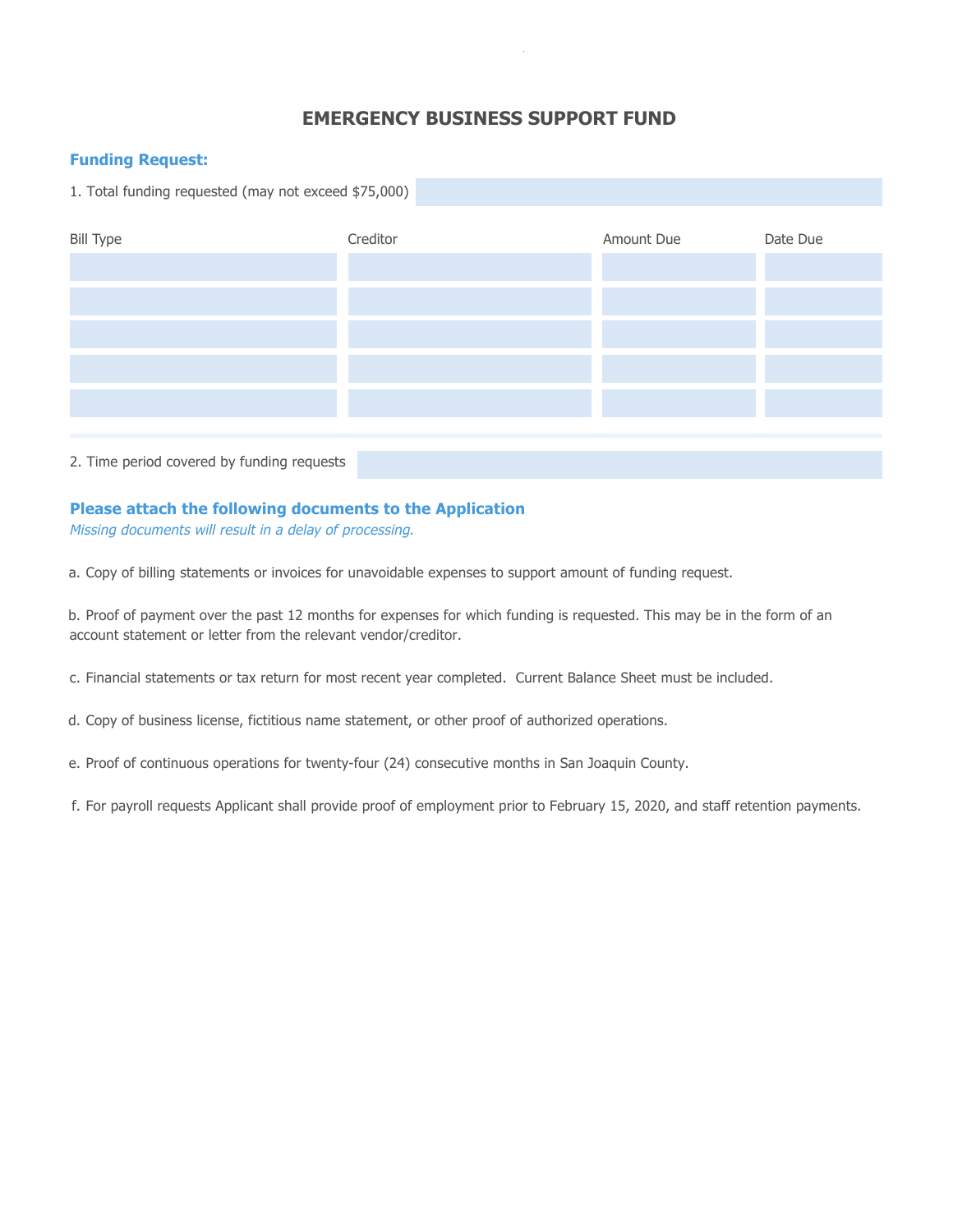### **EMERGENCY BUSINESS SUPPORT FUND**

| Has the Applicant or any person listed as an owner (over 20% ownership) on page 1 of this Application: |           |                                                                                                                                                                                                                                                                                                                                                                                                                                                                                                                                                                                                                                                 |  |  |  |  |
|--------------------------------------------------------------------------------------------------------|-----------|-------------------------------------------------------------------------------------------------------------------------------------------------------------------------------------------------------------------------------------------------------------------------------------------------------------------------------------------------------------------------------------------------------------------------------------------------------------------------------------------------------------------------------------------------------------------------------------------------------------------------------------------------|--|--|--|--|
| <b>Yes</b>                                                                                             | <b>No</b> |                                                                                                                                                                                                                                                                                                                                                                                                                                                                                                                                                                                                                                                 |  |  |  |  |
|                                                                                                        |           | Been directly or indirectly affected by the COVID-19 pandemic including stay-at-home orders that has resulted in<br>(i) a complete or partial loss of income; (ii) the inability to obtain financing from traditional sources, and relief<br>programs including the Small Business Administration; (iii) a break in the Applicant's supply chain; (iv) cash<br>flow interruption or reduction resulting in temporary insolvency; (v) depletion of cash reserves; and/or (vi) the<br>inability to generate working capital; etc.?                                                                                                                |  |  |  |  |
|                                                                                                        |           | Within the last five (5) years, for any felony, has the Applicant (if an individual) or any owner of the Applicant<br>1) been convicted; 2) pleaded guilty; 3) pleaded nolo contendere; 4) placed on pretrial diversion; or 5) placed<br>on any form of parole or probation (including probation before judgment)?                                                                                                                                                                                                                                                                                                                              |  |  |  |  |
|                                                                                                        |           | Is or has been (a) the subject of, or a party to, any formal or informal inspection, inquiry, investigation,<br>administrative proceeding, criminal prosecution or civil litigation by any state or federal law enforcement,<br>regulatory or administrative agency for the criminal or civil violation of any federal or state statute, regulation,<br>rule or the terms of any license or permit issued by a federal or state agency, including the failure to hold such<br>a license or permit; and/or (b) denied any license or permit or had any license or permit revoked by any<br>federal, state, or local agency or governmental body? |  |  |  |  |
|                                                                                                        |           | In operation on February 15, 2020, had employees for whom it paid salaries or wages and payroll taxes or paid<br>independent contractors, as reported on Form(s) 1099-MISC?                                                                                                                                                                                                                                                                                                                                                                                                                                                                     |  |  |  |  |
|                                                                                                        |           | Has no outstanding federal, state, or local tax liens, judgments, code compliance citations, or other violations<br>of County ordinances, regulations, etc., and is paid current on property and other taxes, including payroll, as<br>applicable?                                                                                                                                                                                                                                                                                                                                                                                              |  |  |  |  |
|                                                                                                        |           | Is subject to an indictment, criminal information, arraignment, or other means by which formal criminal<br>charges are pending or have been brought in any jurisdiction, or presently incarcerated, or on probation or<br>parole?                                                                                                                                                                                                                                                                                                                                                                                                               |  |  |  |  |
|                                                                                                        |           | Filed a voluntary petition in bankruptcy or had an involuntary petition in bankruptcy filed against the Applicant,<br>in any bankruptcy court, or been subject to any other state or federal insolvency or receivership proceedings?                                                                                                                                                                                                                                                                                                                                                                                                            |  |  |  |  |
|                                                                                                        |           | Applied for, or received a Small Business Administration ("SBA") Economic Injury Disaster Loan ("EIDL") or<br>Paycheck Protection Program Loan ("PPP") prior to or simultaneous with this Application? If so, please provide<br>details on a separate sheet.                                                                                                                                                                                                                                                                                                                                                                                    |  |  |  |  |
|                                                                                                        |           | Has a family member who is currently employed by, or under contract with San Joaquin County? Family<br>member is defined as sibling, parent, aunt, uncle, cousin or second cousin. If so, identify below:                                                                                                                                                                                                                                                                                                                                                                                                                                       |  |  |  |  |